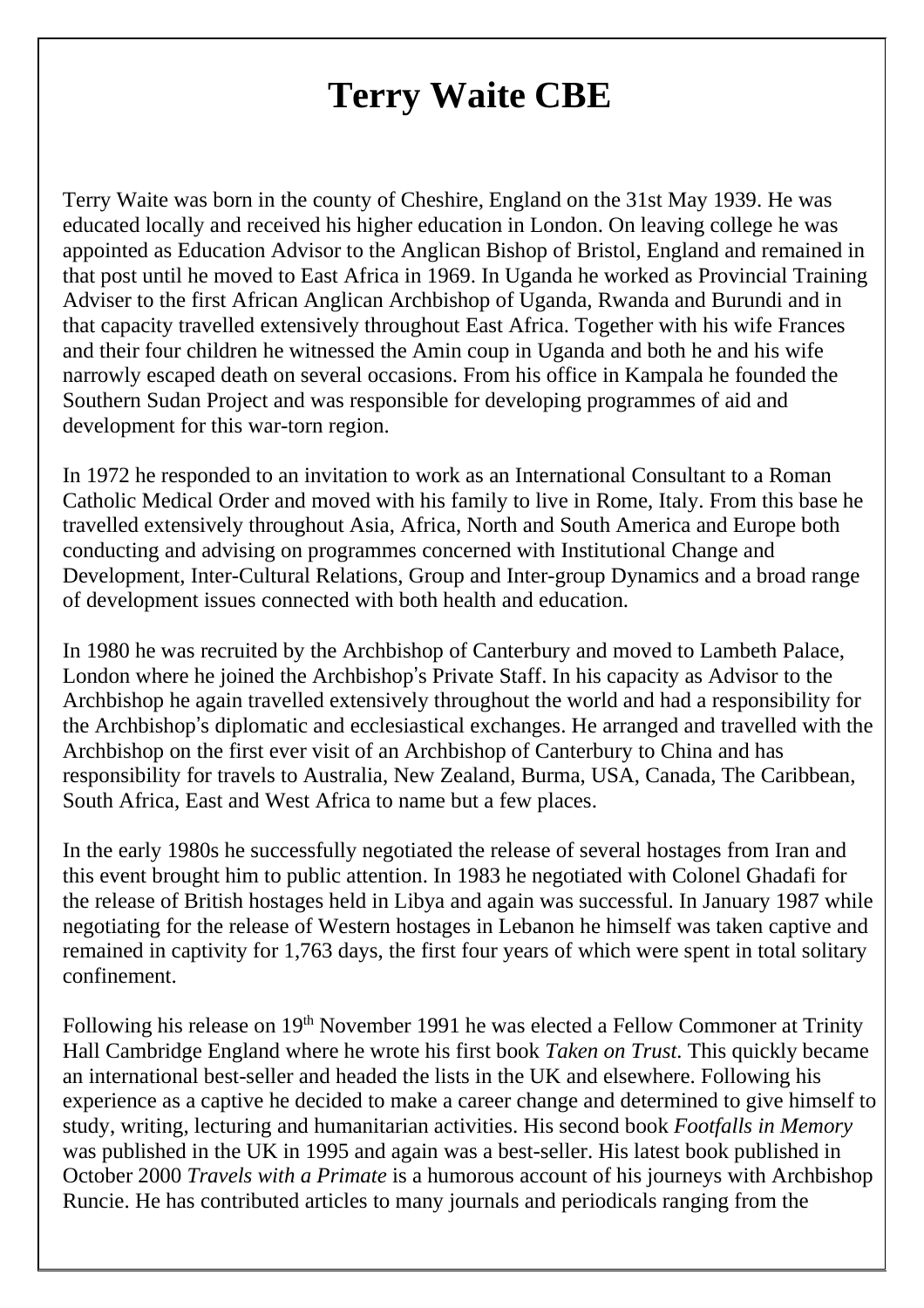Reader's Digest to the Kipling Journal and has also contributed articles and forewords to many books. He was elected Visiting Fellow to Magdalen College Oxford for the Trinity term 2006.

Since his release he has been in constant demand as a lecturer, writer and broadcaster and has appeared in North and South America, Australia and New Zealand, South Africa and throughout Europe. There has been a particular interest in the lectures he has delivered relating his experiences as a negotiator and as a hostage to the pressures faced by executives and managers. Stress, loneliness and negotiating under acute pressure are but some of the issues with which he has a unique experiences and his ability to communicate clearly and with good humour has meant that he is in constant demand as a speaker not only to the Business Community but also to professionals in social work, education and medical field as well as to religious groups. He maintains an on-going interest in current humanitarian and political affairs.

## **Some of his responsibilities include:**

- Founder President of Y Care International, the international relief and development agency of the YMCA in the UK and Ireland. Y Care International works in Africa, Asia, Latin America and the Middle East to empower disadvantaged young people to lift themselves and their communities out of poverty. Much work is done to assist street children. In India there are several Terry Waite Vocational Training Centres. Founded 1984
- Trustee, since 1986 until 2010, then Patron, of the Butler Trust (work within UK prisons) The Terry Waite award is given annually to those who work effectively with long-term prisoners
- President of Emmaus UK, an international charity working with homeless people since August 1998
- Founder Chairman of Hostage UK (since 2005), a charity providing support for hostage families and encouraging research into post release care and related issues
- Chairman of Prisons Video Trust (since 1998) a charity that makes videos for distribution throughout the Prison Service for both prison staff and inmates covering issues such as drug prevention, suicide awareness, self-harm and information of interest to those working and residing in HM Prisons
- Ambassador for WWF-UK
- President of the NICRO (National Institute for Crime Prevention and the Reintegration of Offenders) UK Trust for a Safer South Africa, since 2000
- Vice President Suffolk Association of Local Councils since 1999
- Vice President East Cheshire Hospice since 2001
- President of the Suffolk Branch of Far East Prisoners of War Association
- Member of the Advisory Board of Gorton Monastery since 2003
- President of the International Musical Eisteddfod at Llangollen, Wales from 2006
- Vice President of Chester Music Society (since 2011)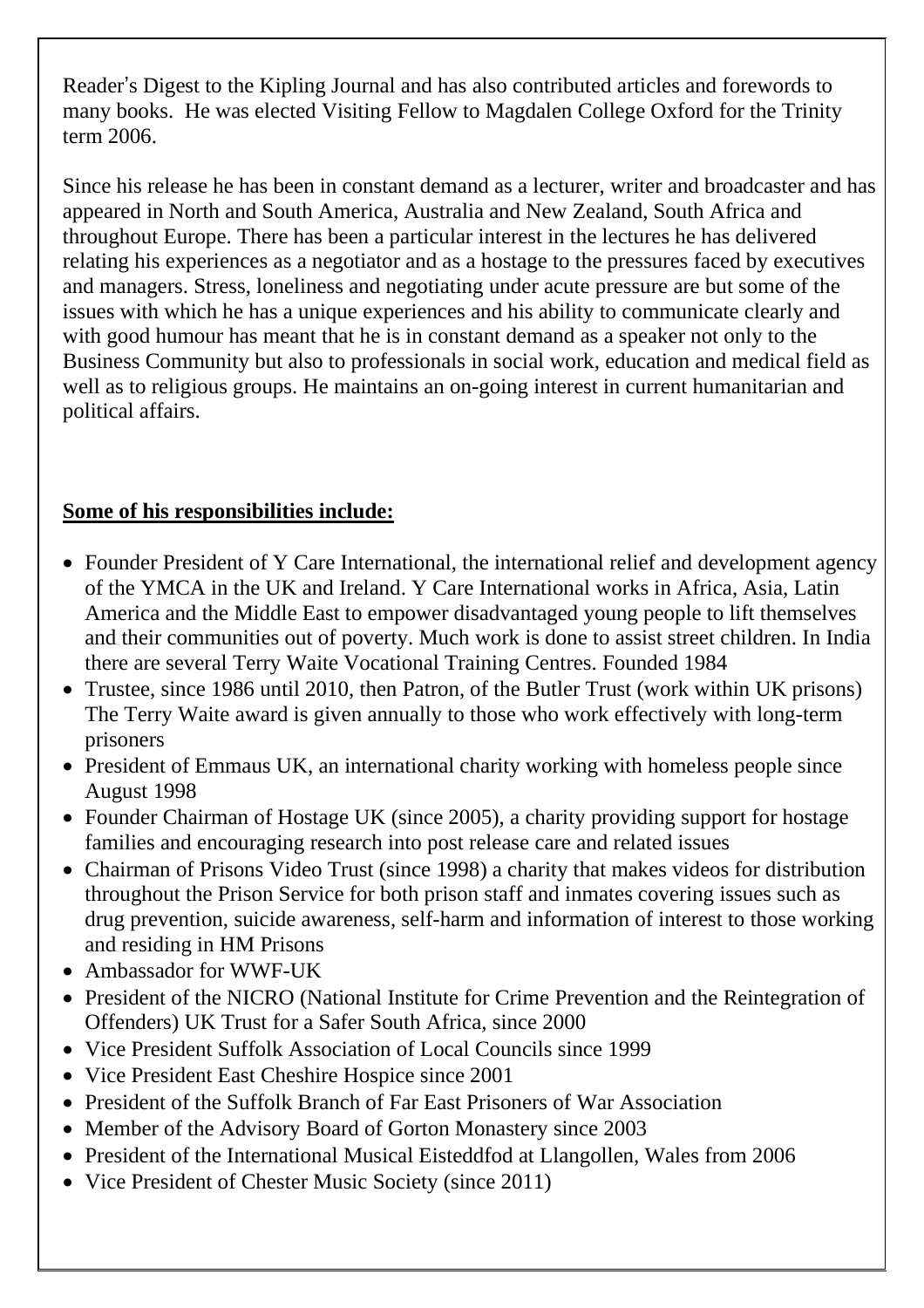## **He is Patron of:**

- The Abbeyfield (Ipswich) Society since 1996
- Amnesty International Human Rights Action Centre since 1997
- Asylum Aid (since 2012)
- Bishop Simeon C R Trust (incorporating the Living South Africa Memorial) since 1993
- The Bridge Project Sudbury Appeal, since 1999
- The British Friends of Neve Shalom Wahat al-Salam, since 2003
- Bury St Edmunds Volunteer Centre, since 1994
- Children with Aids Charity, since 2004
- COFEPOW (Children {and families} of the Far East Prisoners of War)
- Coventry Cathedral International Centre for Reconciliation, since 2000
- Escaping Victimhood, 2011
- Friends of Commonwealth Institute
- Friends of the John Bunyan Museum, since April 2005
- Friends of the Samaritans, Bury St Edmunds Branch
- Habitat for Humanity, since 2004
- Henry Spink Foundation, since 2010
- Lewisham Environment Trust, since 1996
- The One to One Children's Fund, since 2001
- Rapid UK, since 2004
- The Romany Society, since 1997
- Save Our Parsonages, since 1999
- Storybook Dads, since 2007
- Strode Park Foundation, since 1988
- Sunderland Counselling Services, since 2004
- Tymes Trust (the Young ME Sufferers Trust) since 2005
- Underprivileged Children's Charity, Bristol, since 2003
- Warrington Male Voice Choir, since 1996
- West Suffolk Voluntary Association for the Blind, since 1998
- and many other organisations.

## **Some of the awards he has received include:**

- Member of the Order of the British Empire (MBE) 1982
- Commander of the Order of the British Empire (CBE) 1992
- Templeton UK Award 1985
- Honoured with the Four Freedoms Award for Freedom of Worship in May 1992 by the Roosevelt Institute during a ceremony in Middelburg, the Netherlands, for his bravery and unwavering fidelity to God's command that showed the world again how a single individual, sustained by faith, can transform disaster into an opportunity to advance the work of the Lord